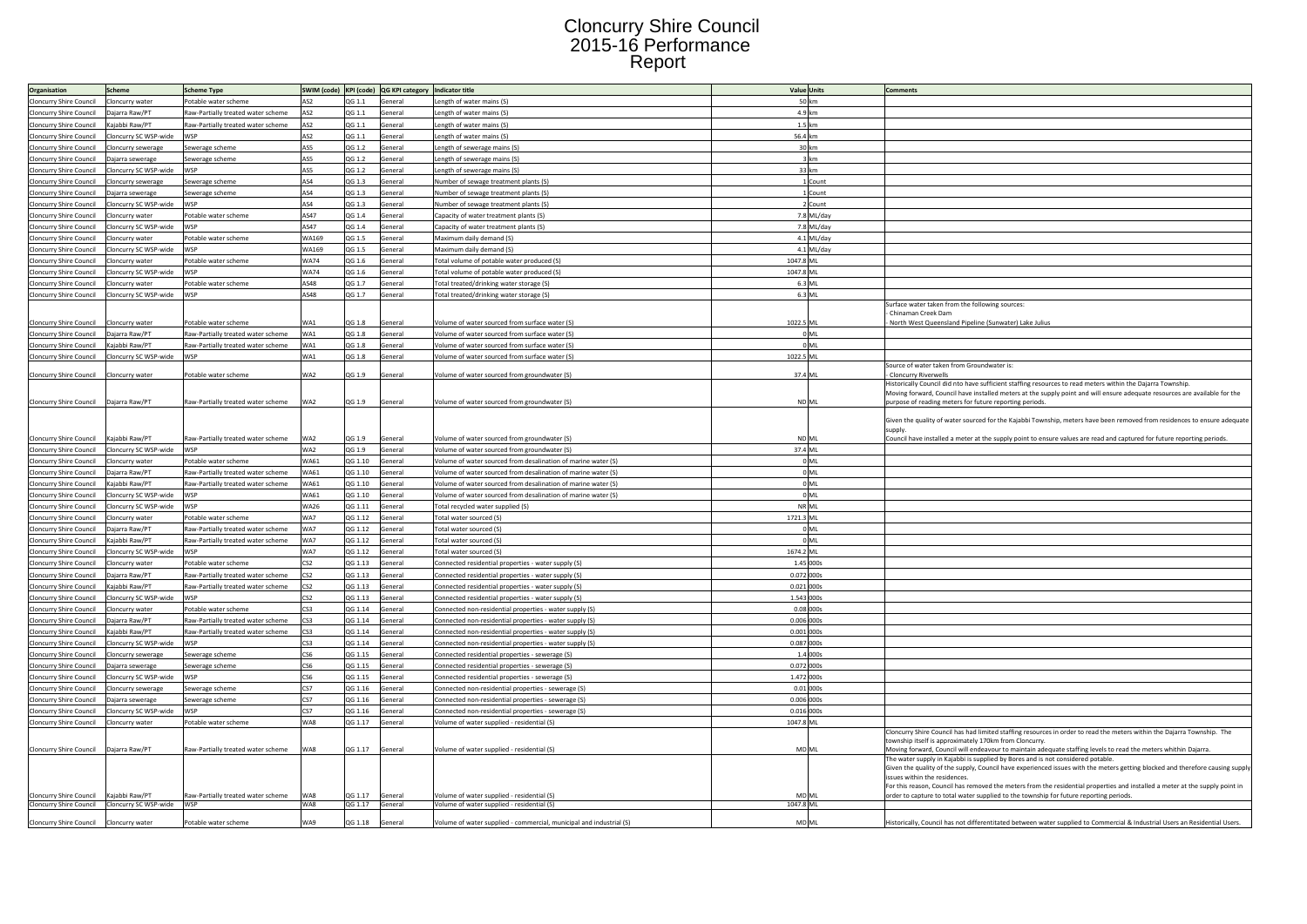|                                                  |                       |                                           |                 |         |                       |                                                                             |                      | Council has not previously had sufficient resources for the reading of meters within the Dajarra Township<br>Moving forward Council has committed to ensuring adequate staff levels are available for the purpose of reading meters.<br>Additionally, a new process has been adopted where by staff can easily differentiate between water usage for inductrial and |
|--------------------------------------------------|-----------------------|-------------------------------------------|-----------------|---------|-----------------------|-----------------------------------------------------------------------------|----------------------|---------------------------------------------------------------------------------------------------------------------------------------------------------------------------------------------------------------------------------------------------------------------------------------------------------------------------------------------------------------------|
| Cloncurry Shire Council   Daiarra Raw/PT         |                       | Raw-Partially treated water scheme        | WA9             | QG 1.18 | General               | Volume of water supplied - commercial, municipal and industrial (S)         | MD ML                | commercial purposes versus residential                                                                                                                                                                                                                                                                                                                              |
| <b>Cloncurry Shire Council</b>                   | Kajabbi Raw/PT        | Raw-Partially treated water scheme        | WA9             | QG 1.18 | General               | Volume of water supplied - commercial, municipal and industrial (S)         | 0 <sub>ML</sub>      | There are no establishments other than residences within the Kajabbi Township at present.                                                                                                                                                                                                                                                                           |
| Cloncurry Shire Council Cloncurry SC WSP-wide    |                       | WSP                                       | WA9             | QG 1.18 | General               | Volume of water supplied - commercial, municipal and industrial (S)         | 0 <sub>ML</sub>      |                                                                                                                                                                                                                                                                                                                                                                     |
| Cloncurry Shire Council Cloncurry water          |                       | Potable water scheme                      | <b>WA36</b>     | QG 1.19 | General               | Volume of non-revenue water (S)                                             | 0 ML                 |                                                                                                                                                                                                                                                                                                                                                                     |
| Cloncurry Shire Council    Cloncurry SC WSP-wide |                       | <b>WSP</b>                                | <b>WA36</b>     | QG 1.19 | General               | Volume of non-revenue water (S)                                             | 0 ML                 |                                                                                                                                                                                                                                                                                                                                                                     |
| Cloncurry Shire Council                          | Cloncurry SC WSP-wide | WSP                                       | WF <sub>1</sub> | QG 1.20 | eneral                | Total Full-Time Equivalent water and sewerage services employees (W)        | 3 FTEs               |                                                                                                                                                                                                                                                                                                                                                                     |
| Cloncurry Shire Council Cloncurry water          |                       | Potable water scheme                      | WS1             | QG 2.1  | <b>Water Security</b> | Months of supply remaining at end of reporting period (30 June) (S)         | 18 months            |                                                                                                                                                                                                                                                                                                                                                                     |
| Cloncurry Shire Council   Dajarra Raw/PT         |                       | Raw-Partially treated water scheme        | WS1             | QG 2.1  | <b>Water Security</b> | Months of supply remaining at end of reporting period (30 June) (S)         | 24 months            |                                                                                                                                                                                                                                                                                                                                                                     |
| Cloncurry Shire Council                          | Kajabbi Raw/PT        | Raw-Partially treated water scheme        | WS1             | QG 2.1  | Water Security        | Months of supply remaining at end of reporting period (30 June) (S)         | 18 months            |                                                                                                                                                                                                                                                                                                                                                                     |
| Cloncurry Shire Council                          | Cloncurry SC WSP-wide | <b>WSP</b>                                | WS1             | QG 2.1  | <b>Nater Security</b> | Months of supply remaining at end of reporting period (30 June) (S)         | 18 months            |                                                                                                                                                                                                                                                                                                                                                                     |
| Cloncurry Shire Council    Cloncurry water       |                       | Potable water scheme                      | WS2             | QG 2.2  | Water Security        | Anticipated capacity to meet demand for next reporting year (at QG 2.4) (S) | ok ok/not ok         |                                                                                                                                                                                                                                                                                                                                                                     |
|                                                  |                       | Raw-Partially treated water scheme        | WS2             | QG 2.2  | Water Security        | Anticipated capacity to meet demand for next reporting year (at QG 2.4) (S) | ok ok/not ok         |                                                                                                                                                                                                                                                                                                                                                                     |
| Cloncurry Shire Council                          | Kajabbi Raw/PT        | Raw-Partially treated water scheme        | WS2             | QG 2.2  | <b>Water Security</b> | Anticipated capacity to meet demand for next reporting year (at QG 2.4) (S) | ok ok/not ok         |                                                                                                                                                                                                                                                                                                                                                                     |
| <b>Cloncurry Shire Council</b>                   | Cloncurry SC WSP-wide | WSP                                       | WS2             | QG 2.2  | <b>Water Security</b> | Anticipated capacity to meet demand for next reporting year (at QG 2.4) (S) | ok ok/not ok         |                                                                                                                                                                                                                                                                                                                                                                     |
| Cloncurry Shire Council Cloncurry water          |                       | Potable water scheme                      | WS3             | QG 2.3  | Water Security        | Available contingency supplies (S)                                          | yes yes/no           |                                                                                                                                                                                                                                                                                                                                                                     |
| Cloncurry Shire Council   Dajarra Raw/PT         |                       | Raw-Partially treated water scheme        | WS3             | QG 2.3  |                       | Water Security Available contingency supplies (S)                           | yes yes/no           |                                                                                                                                                                                                                                                                                                                                                                     |
| Cloncurry Shire Council                          | Kajabbi Raw/PT        | Raw-Partially treated water scheme        | WS3             | QG 2.3  | Water Security        | Available contingency supplies (S)                                          | yes yes/no           |                                                                                                                                                                                                                                                                                                                                                                     |
| Cloncurry Shire Council                          | Cloncurry SC WSP-wide | WSP                                       | WS3             | QG 2.3  | <b>Nater Security</b> | Available contingency supplies (S)                                          | yes yes/no           |                                                                                                                                                                                                                                                                                                                                                                     |
| Cloncurry Shire Council Cloncurry water          |                       | Potable water scheme                      | WS4             | QG 2.4  | Water Security        | Total anticipated water demand for next reporting year (S)                  | 1200 ML              |                                                                                                                                                                                                                                                                                                                                                                     |
|                                                  |                       | Raw-Partially treated water scheme        | WS4             | QG 2.4  | <b>Water Security</b> | Total anticipated water demand for next reporting year (S)                  | MD <sub>ML</sub>     | New meter which was installed at supply point will assist in detyermining current and future usage demands                                                                                                                                                                                                                                                          |
| Cloncurry Shire Council                          | Kaiabbi Raw/PT        | Raw-Partially treated water scheme        | WS4             | QG 2.4  | <b>Water Security</b> | Total anticipated water demand for next reporting year (S)                  | <b>MD ML</b>         | New meter which was installed at supply point will assist in detyermining current and future usage demands                                                                                                                                                                                                                                                          |
| Cloncurry Shire Council                          | Cloncurry SC WSP-wide | WSP                                       | WS4             | QG 2.4  | <b>Water Security</b> | Total anticipated water demand for next reporting year (S)                  | 1200 ML              |                                                                                                                                                                                                                                                                                                                                                                     |
| Cloncurry Shire Council Cloncurry water          |                       | Potable water scheme                      | WS5             | QG 2.5  | Water Security        | Total anticipated annual water demand in five years' time (S)               | 1200 ML              |                                                                                                                                                                                                                                                                                                                                                                     |
|                                                  |                       | Raw-Partially treated water scheme        | WS5             | QG 2.5  | <b>Water Security</b> | Total anticipated annual water demand in five years' time (S)               | MD ML                | New meter which was installed at supply point will assist in detyermining current and future usage demands                                                                                                                                                                                                                                                          |
| Cloncurry Shire Council                          | Kaiabbi Raw/PT        | <b>Raw-Partially treated water scheme</b> | WS5             | OG 2.5  | Water Security        | Total anticipated annual water demand in five years' time (S)               | MD <sub>ML</sub>     | New meter which was installed at supply point will assist in detyermining current and future usage demands                                                                                                                                                                                                                                                          |
| Cloncurry Shire Council                          | Cloncurry SC WSP-wide | WSP                                       | WS5             | QG 2.5  | <b>Water Security</b> | Total anticipated annual water demand in five years' time (S)               | 1200 ML              |                                                                                                                                                                                                                                                                                                                                                                     |
| Cloncurry Shire Council Cloncurry water          |                       | Potable water scheme                      | WS6             | QG 2.6  | <b>Water Security</b> | Anticipated capacity to meet demand in 5 years' time (at QG 2.5) (S)        | ok ok/not ok         |                                                                                                                                                                                                                                                                                                                                                                     |
| Cloncurry Shire Council   Dajarra Raw/PT         |                       | Raw-Partially treated water scheme        | WS6             | QG 2.6  | <b>Water Security</b> | Anticipated capacity to meet demand in 5 years' time (at QG 2.5) (S)        | ok ok/not ok         |                                                                                                                                                                                                                                                                                                                                                                     |
| Cloncurry Shire Council                          | Kajabbi Raw/PT        | Raw-Partially treated water scheme        | WS6             | QG 2.6  | Water Security        | Anticipated capacity to meet demand in 5 years' time (at QG 2.5) (S)        | ok ok/not ok         |                                                                                                                                                                                                                                                                                                                                                                     |
| <b>Cloncurry Shire Council</b>                   | Cloncurry SC WSP-wide | <b>M/SP</b>                               | WS6             | QG 2.6  | <b>Water Security</b> | Anticipated capacity to meet demand in 5 years' time (at QG 2.5) (S)        | ok ok/not ok         |                                                                                                                                                                                                                                                                                                                                                                     |
| Cloncurry Shire Council                          | Cloncurry water       | Potable water scheme                      | WS7             | QG 2.7  | Water Security        | Planned supply system response (S)                                          | NR yes/no            |                                                                                                                                                                                                                                                                                                                                                                     |
| Cloncurry Shire Council   Dajarra Raw/PT         |                       | Raw-Partially treated water scheme        | WS7             | QG 2.7  | <b>Water Security</b> | Planned supply system response (S)                                          | NR yes/no            |                                                                                                                                                                                                                                                                                                                                                                     |
| <b>Cloncurry Shire Council</b>                   | Kajabbi Raw/PT        | Raw-Partially treated water scheme        | WS7             | QG 2.7  | Water Security        | Planned supply system response (S)                                          | NR yes/no            |                                                                                                                                                                                                                                                                                                                                                                     |
| Cloncurry Shire Council                          | Cloncurry SC WSP-wide | <b>WSP</b>                                | WS7             | QG 2.7  | <b>Water Security</b> | Planned supply system response (S)                                          | NR yes/no            |                                                                                                                                                                                                                                                                                                                                                                     |
| Cloncurry Shire Council Cloncurry water          |                       | Potable water scheme                      | WS8             | QG 2.8  | <b>Water Security</b> | Water restrictions (duration) (S)                                           | months               |                                                                                                                                                                                                                                                                                                                                                                     |
|                                                  |                       | Raw-Partially treated water scheme        | WS8             | QG 2.8  | Water Security        | Water restrictions (duration) (S)                                           | 0 months             |                                                                                                                                                                                                                                                                                                                                                                     |
| Cloncurry Shire Council                          | Kajabbi Raw/PT        | Raw-Partially treated water scheme        | WS8             | QG 2.8  | <b>Water Security</b> | Water restrictions (duration) (S)                                           | 0 months             |                                                                                                                                                                                                                                                                                                                                                                     |
| Cloncurry Shire Council                          | Cloncurry SC WSP-wide | <b>M/SP</b>                               | <b>WS8</b>      | QG 2.8  | <b>Water Security</b> | Water restrictions (duration) (S)                                           | months               |                                                                                                                                                                                                                                                                                                                                                                     |
| Cloncurry Shire Council                          | Cloncurry water       | Potable water scheme                      | WS9             | QG 2.9  | Water Security        | Water restrictions (severity) (S)                                           | 23 9                 |                                                                                                                                                                                                                                                                                                                                                                     |
| Cloncurry Shire Council   Dajarra Raw/PT         |                       | Raw-Partially treated water scheme        | WS9             | QG 2.9  | Water Security        | Water restrictions (severity) (S)                                           | NR <sub>9</sub>      |                                                                                                                                                                                                                                                                                                                                                                     |
| Cloncurry Shire Council                          | Kajabbi Raw/PT        | Raw-Partially treated water scheme        | WS9             | QG 2.9  | Water Security        | Water restrictions (severity) (S)                                           | NR <sub>9</sub>      |                                                                                                                                                                                                                                                                                                                                                                     |
| Cloncurry Shire Council                          | Cloncurry SC WSP-wide | WSP                                       | WS9             | QG 2.9  | <b>Nater Security</b> | Water restrictions (severity) (S)                                           | 23 %                 |                                                                                                                                                                                                                                                                                                                                                                     |
| Cloncurry Shire Council    Cloncurry SC WSP-wide |                       | WSP                                       | <b>FN14</b>     | QG 3.1  | inance                | Total water supply capital expenditure (W)                                  | 300 \$,000           |                                                                                                                                                                                                                                                                                                                                                                     |
| Cloncurry Shire Council    Cloncurry SC WSP-wide |                       | WSP                                       | <b>FN15</b>     | QG 3.2  | Finance               | Total sewerage capital expenditure (W)                                      | 300 \$,000           |                                                                                                                                                                                                                                                                                                                                                                     |
| Cloncurry Shire Council                          | Cloncurry SC WSP-wide | WSP                                       | <b>FN26</b>     | QG 3.3  | inance                | Capital works grants - water (W)                                            | $0$ \$,000           |                                                                                                                                                                                                                                                                                                                                                                     |
| Cloncurry Shire Council                          | Cloncurry SC WSP-wide | WSP                                       | <b>FN27</b>     | QG 3.4  | inance                | Capital works grants - sewerage (W)                                         | $0$ \$,000           |                                                                                                                                                                                                                                                                                                                                                                     |
| Cloncurry Shire Council    Cloncurry SC WSP-wide |                       | <b>WSP</b>                                | FN9             | QG 3.5  | inance                | Nominal written-down replacement cost of fixed water supply assets (W)      | 12749 \$,000         |                                                                                                                                                                                                                                                                                                                                                                     |
| Cloncurry Shire Council    Cloncurry SC WSP-wide |                       | WSP                                       | <b>FN10</b>     | QG 3.6  | Finance               | Nominal written-down replacement costs of fixed sewerage assets (W)         | 4952 \$,000          |                                                                                                                                                                                                                                                                                                                                                                     |
| Cloncurry Shire Council                          | Cloncurry SC WSP-wide | WSP                                       | <b>FN74</b>     | QG 3.7  | inance                | Current replacement costs of fixed water supply assets (W)                  | 843 \$,000           |                                                                                                                                                                                                                                                                                                                                                                     |
| Cloncurry Shire Council                          | Cloncurry SC WSP-wide | WSP                                       | <b>FN75</b>     | QG 3.8  | inance                | Current replacement costs of fixed sewerage assets (W)                      | 300 \$,000           |                                                                                                                                                                                                                                                                                                                                                                     |
| Cloncurry Shire Council    Cloncurry SC WSP-wide |                       | <b>WSP</b>                                | FN1             | QG 3.9  | inance                | Total revenue - water (W)                                                   | $0$ \$,000           |                                                                                                                                                                                                                                                                                                                                                                     |
| Cloncurry Shire Council    Cloncurry SC WSP-wide |                       | WSP                                       | FN <sub>2</sub> | QG 3.10 | inance                | Total revenue - sewerage (W)                                                | 0 \$,000             |                                                                                                                                                                                                                                                                                                                                                                     |
| <b>Cloncurry Shire Council</b>                   | Cloncurry SC WSP-wide | WSP                                       | <b>FN11</b>     | QG 3.11 | inance                | Operating cost - water (W)                                                  | 1065.1 \$/connection |                                                                                                                                                                                                                                                                                                                                                                     |
| <b>Cloncurry Shire Council</b>                   | Cloncurry SC WSP-wide | WSP                                       | <b>FN12</b>     | QG 3.12 | inance                | Operating cost - sewerage (W)                                               | 105.01 \$/connection |                                                                                                                                                                                                                                                                                                                                                                     |
| Cloncurry Shire Council    Cloncurry SC WSP-wide |                       | WSP                                       | <b>FN76</b>     | QG 3.13 | Finance               | Annual maintenance costs water (W)                                          | MD \$,000            | Previously, Council's financial system did not allow for the separation of costs for maintenance and preventative maintenance<br>excluded from all operating costs.                                                                                                                                                                                                 |
| Cloncurry Shire Council                          | Cloncurry SC WSP-wide | WSP                                       | <b>FN77</b>     | QG 3.14 | inance                | Annual maintenance costs sewerage (W)                                       | MD \$.000            | Previously, Council's financial system did not allow for the separation of costs for maintenance and preventative maintenance<br>excluded from all operating costs                                                                                                                                                                                                  |
| Cloncurry Shire Council    Cloncurry SC WSP-wide |                       | WSP                                       | <b>FN78</b>     | QG 3.15 | Finance               | Current cost depreciation - water (W)                                       | 1016.45 \$,000       |                                                                                                                                                                                                                                                                                                                                                                     |
| Cloncurry Shire Council                          | Cloncurry SC WSP-wide | WSP                                       | <b>FN79</b>     | QG 3.16 | inance                | Current cost depreciation - sewerage (W)                                    | 333.625 \$,000       |                                                                                                                                                                                                                                                                                                                                                                     |
| Cloncurry Shire Council                          | Cloncurry SC WSP-wide | WSP                                       | <b>FN80</b>     | QG 3.17 | inance                | Previous 5 year average annual renewals expenditure - water (W)             | 300 \$,000           |                                                                                                                                                                                                                                                                                                                                                                     |
| Cloncurry Shire Council                          | Cloncurry SC WSP-wide | <b>WSP</b>                                | <b>FN81</b>     | QG 3.18 | inance                | Previous 5 year average annual renewals expenditure - sewerage (W)          | 300 \$,000           |                                                                                                                                                                                                                                                                                                                                                                     |
| Cloncurry Shire Council Cloncurry SC WSP-wide    |                       | WSP                                       | FN82            | QG 3.19 | Finance               | Forecast 5 year average annual renewals expenditure - water (W)             | 550 \$,000           |                                                                                                                                                                                                                                                                                                                                                                     |
| Cloncurry Shire Council Cloncurry SC WSP-wide    |                       | WSP                                       | <b>FN83</b>     | QG 3.20 | inance                | Forecast 5 year average annual renewals expenditure - sewerage (W)          | 300 \$,000           |                                                                                                                                                                                                                                                                                                                                                                     |
|                                                  |                       |                                           |                 |         |                       |                                                                             |                      |                                                                                                                                                                                                                                                                                                                                                                     |